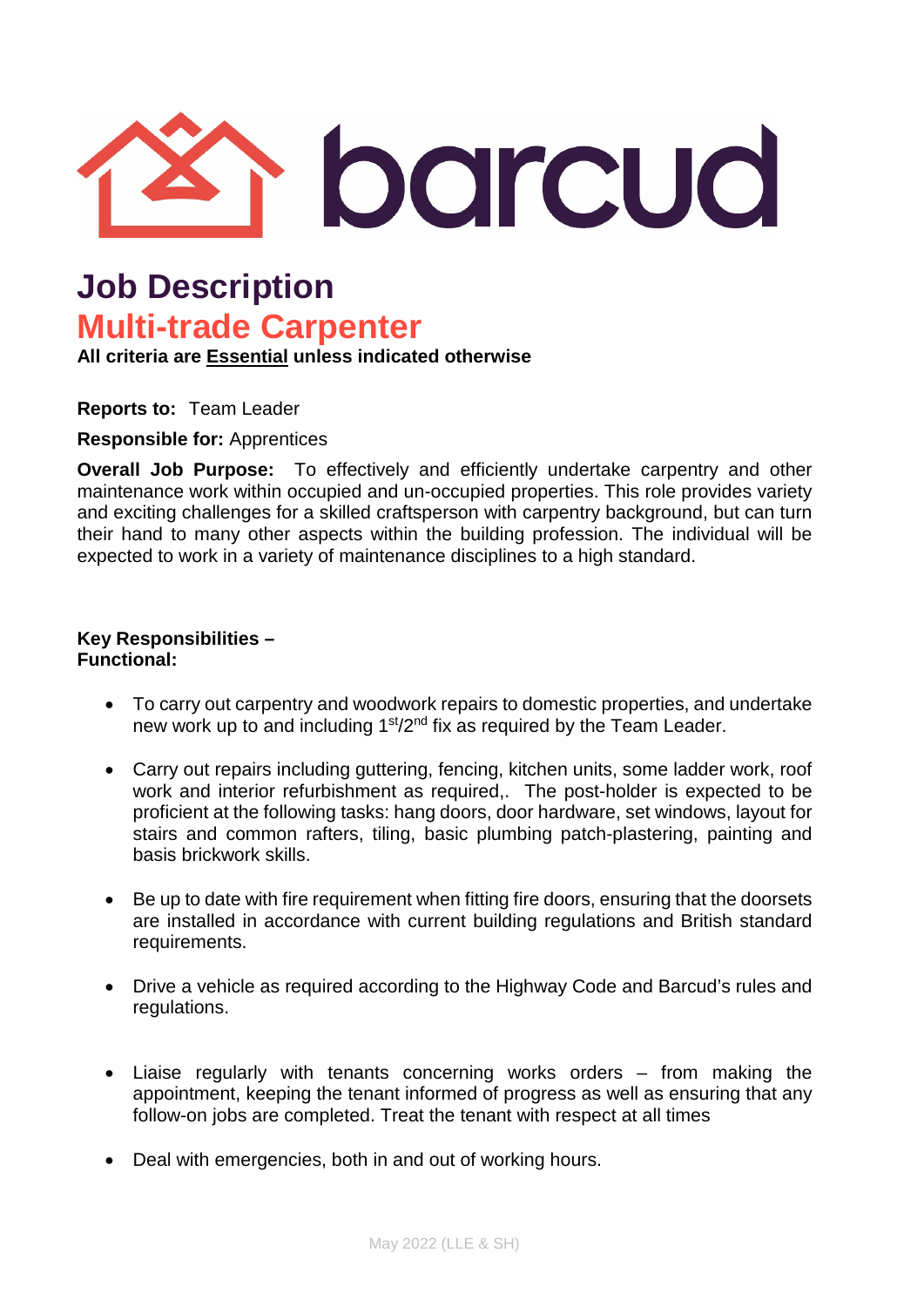- Liaise with tenants to undertake work in their homes in a timely and polite manner.
- Participate in any training required for completion of duties.
- Ensure that all works and materials are procured in accordance with Barcud's procurement strategy.
- Be conversant with IT, as timesheets, and job cards will be received via a smartphone as well as e-mail communication.
- Adhere to all Health and Safety requirements and procedures.
- Ensure the vehicle is stocked correctly in order to carry out tasks, and complete repairs during without the need for follow-on visits.
- Be available and respond promptly to emergency call outs on a rota basis as and when required by the organisation.
- Ensure that vehicle housekeeping is undertaken regularly and that all vehicle stock is stored appropriately and safely within the vehicle.
- In addition to the primary trade, the operative will also be expected to be able to demonstrate competencies in other complimentary trade disciplines. The Operative will be expected to use these complimentary skills on a regular basis, as and when directed, for the benefit of the organisation. Other multi-trades could include: Plastering, painting and decorating, roofing, flooring, tiling, basic plumbing. This list is not an exhaustive list and is subject to change in line with business requirements.

#### **Key Responsibilities – Corporate:**

- To provide excellent customer service to internal and external customers, keeping tenants up to date, and being caring and courteous at all times.
- Ensure that all work is undertaken in accordance with the current health and safety legislation and undertaken in a diligent manner, considering tenant's cultural and diversity needs are managed and identify and implement opportunities for making best use of all resources.
- Ensure that Barcud and its staff comply with all legal requirements and where possible best practice.
- Ensure that you implement the Association's equality, diversity and inclusion policies at all times and in all aspects of service delivery and employment.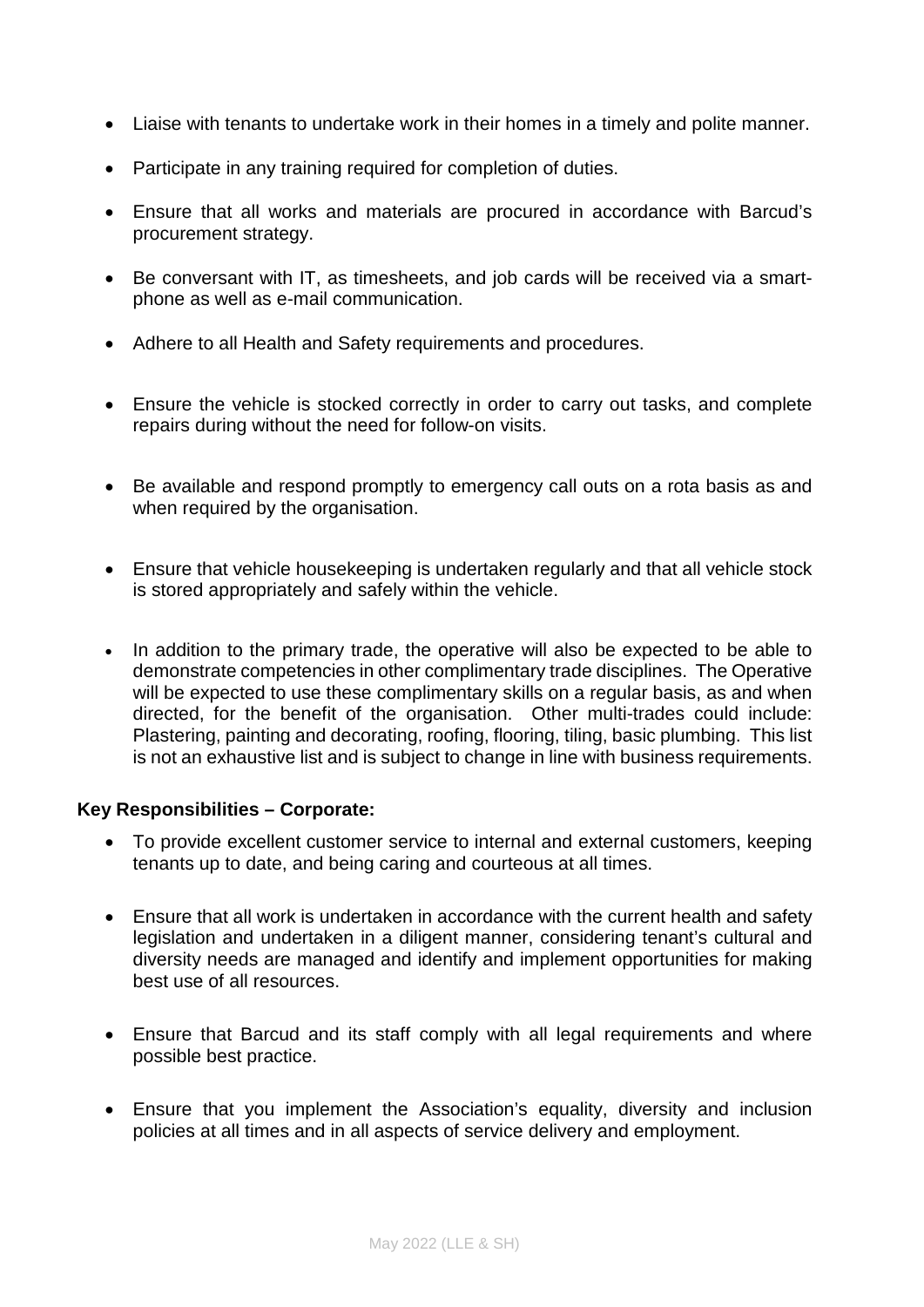- Promote effective communications, excellence in customer service, and a focus on continuous improvement in all aspects of Barcud's work.
- Mentor apprentices, trainees and work placements as and when required.
- To carry out such other duties and responsibilities as may reasonably be directed by Management.

*This job description is not intended to be an exhaustive list and in view of changing demands, legislation, and regulations, the duties may be reviewed and revised as deemed reasonable and appropriate.*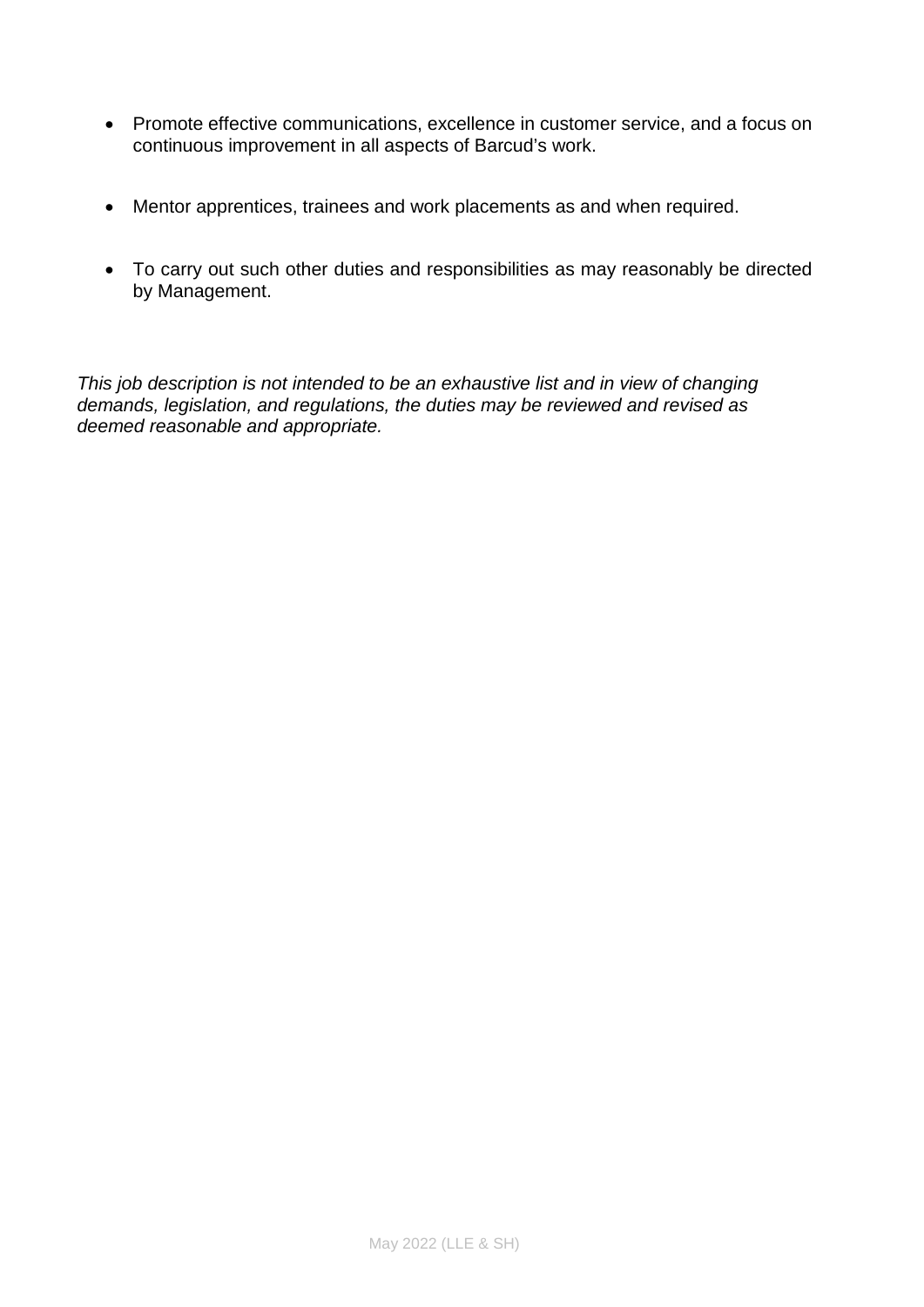

# **Personal Specification Multi-trade Carpenter**

This person specification details the experience and skills for the position of Multi-trade Carpenter at Barcud. All skills and experience are essential except where explicitly indicated to be desirable (D).

## **All criteria are essential unless indicated otherwise**

## **Qualifications:**

- City Guilds or NVQ 2 Carpentry.
- Evidence of continually developing professional knowledge.
- Must have full driving licence.
- Safety Awareness certificate. **(Desirable)**

#### **Experience:**

- Have at least 2 consecutive years experience of working in the industry.
- Worked as part of a team undertaking cyclical and servicing contracts.
- Providing a customer focused service whilst achieving challenging targets and objectives.
- Experience of working in a similar role. **(Desirable)**
- Knowledge of workplace safety, such as safe lifting and safe operation of hand and power tools etc.
- Good attention to detail.